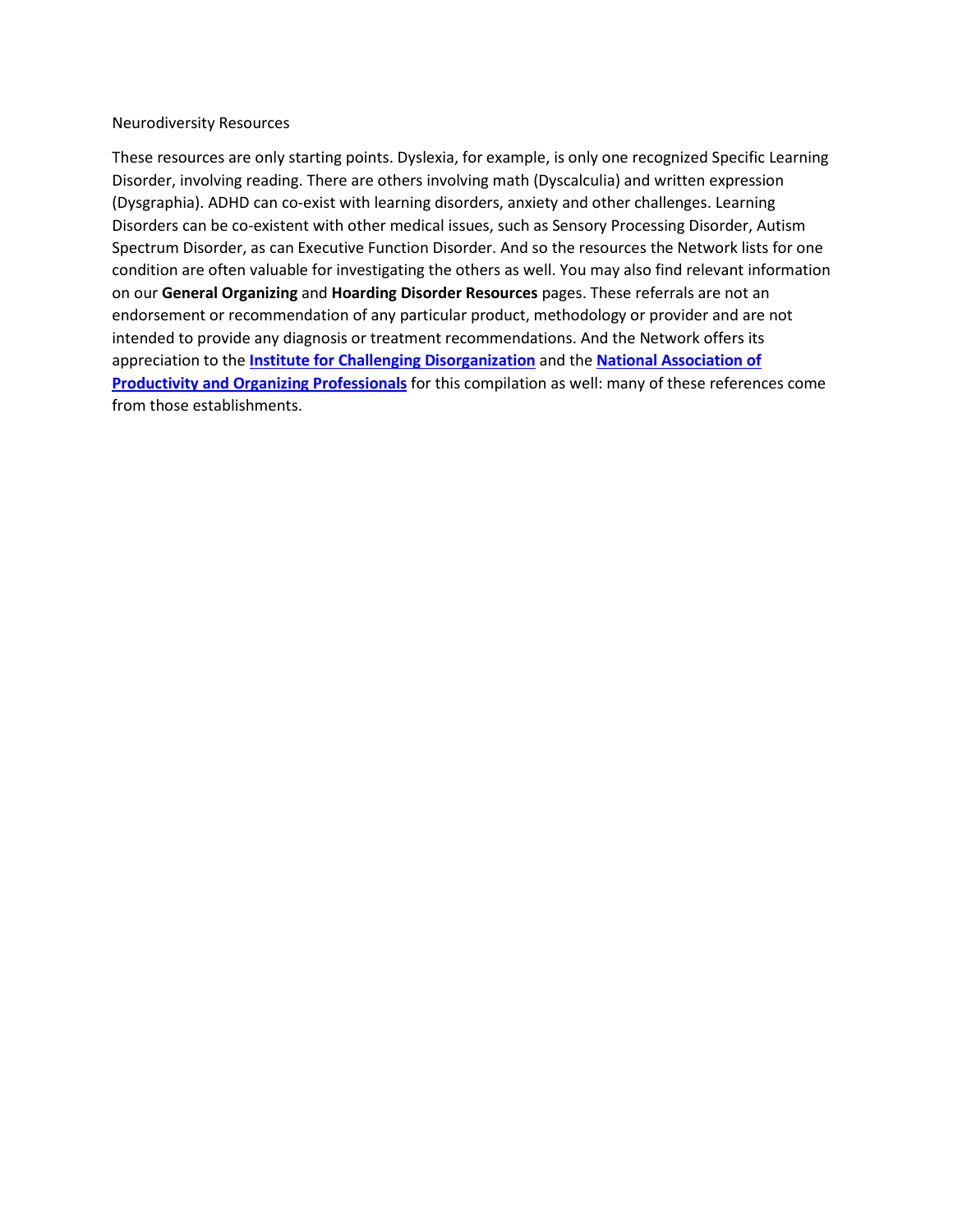# **ADD/ADHD: International and National**

**ADDA - [Attention Deficit Disorder Association](https://add.org/)**

**[ADHD Coaches Organization](https://www.adhdcoaches.org/)**

*[ADDitude](https://www.additudemag.com/)* **magazine**

**[www.adhdpalooza.com](http://www.adhdpalooza.com/) Annual Online Conferences on ADHD for Women and Parents**

**[Bio-Behavioral Institute](https://biobehavioralinstitute.com/)** 935 Northern Blvd. ~ Suite 102, Great Neck, NY 11021 516-487-7116

## **CADDRA- [Canadian ADHD Resource Alliance](https://www.caddra.ca/)**

366 Adelaide St E, Suite 221 Toronto, ON M5A 3X9, Canada

**CHADD - [The National Resource Center on ADHD](http://www.chadd.org/) [4601 Presidents Drive, Suite 300](http://www.chadd.org/) [Lanham, MD 20706](http://www.chadd.org/) [Toll-free: 800-233-4050](http://www.chadd.org/) [301-306-7070](http://www.chadd.org/) [FAX: 301-306-7090](http://www.chadd.org/)**

# **[Child Mind Institute](https://childmind.org/)**

445 Park Avenue New York, NY 10022 212-308-3118

**[Clutterers Anonymous](https://clutterersanonymous.org/)**

*[Disability Scoop](https://www.disabilityscoop.com/)* **magazine**

**[The Holderness Family](https://www.youtube.com/user/VisitTheGreenroom/search?query=add)** - Comedy

**[International OCD Foundation: Hoarding](https://hoarding.iocdf.org/)**

**[Institute for Challenging Disorganization](https://www.challengingdisorganization.org/) [International Pages](https://icdorg.memberclicks.net/international)** 2650 S. Hanley Rd, Suite 100 St. Louis, MO 63144 314-416-2236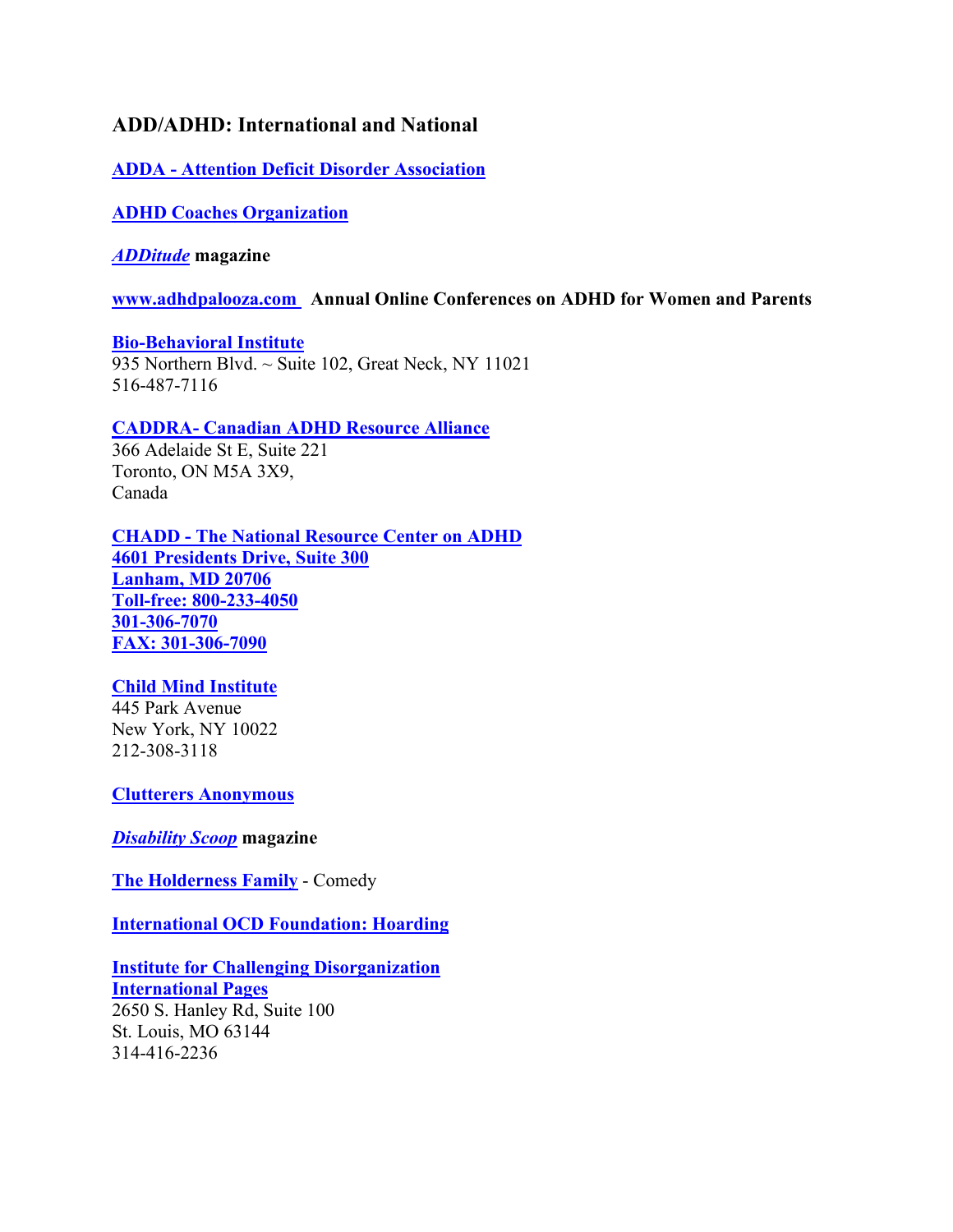**[Job Accommodation Network](https://askjan.org/about-us/index.cfm)** Voice: 800-526-7234 TTY: 877-781-9403 **[www.askjan.org](https://askjan.org/about-us/index.cfm)**

### **[Learning Disabilities Association of America](https://ldaamerica.org/)**

4156 Library Road Pittsburgh, PA 15234-1349 412-341-1515 FAX: 412-344-0224

#### **[National Assistive Technology Act Assistance and Training \(AT3\) Center](https://www.at3center.net/)**

#### **[National Association of Productivity and Organizing Professionals \(NAPO\)](http://www.napo.net/)**

1120 Rt 73, Suite 200 Mount Laurel, NJ 08054 856-380-6828 FAX: 856-439-0525

### **[National Center for Learning Disabilities](https://www.ncld.org/)**

32 Laight Street, Second Floor New York, NY 10013 [info@ncld.org](mailto:info@ncld.org)

**[Professional Association of ADHD Coaches](https://paaccoaches.org/)**

**[Strategic Coach](https://www.strategiccoach.com/)** - recommended by Edward Hallowell

**[The ARC](https://thearc.org/)** - "Advocacy and Innovation. For and with people with developmental disabilities." 1825 K Street, NW, Suite 1200 Washington, DC 20006 (800) 433-5255

#### **[TotallyADD](https://totallyadd.com/)**

Big Brain Productions Inc. PO Box 33598 Dundurn RPO Hamilton, ON, Canada. L8P 4X4 **[www.totallyadd.com](https://totallyadd.com/)**

#### **[Understood.org](https://www.understood.org/en/about)**

**[Wrightslaw](https://www.wrightslaw.com/) [www.wrightslaw.com](https://www.wrightslaw.com/)**

**Books**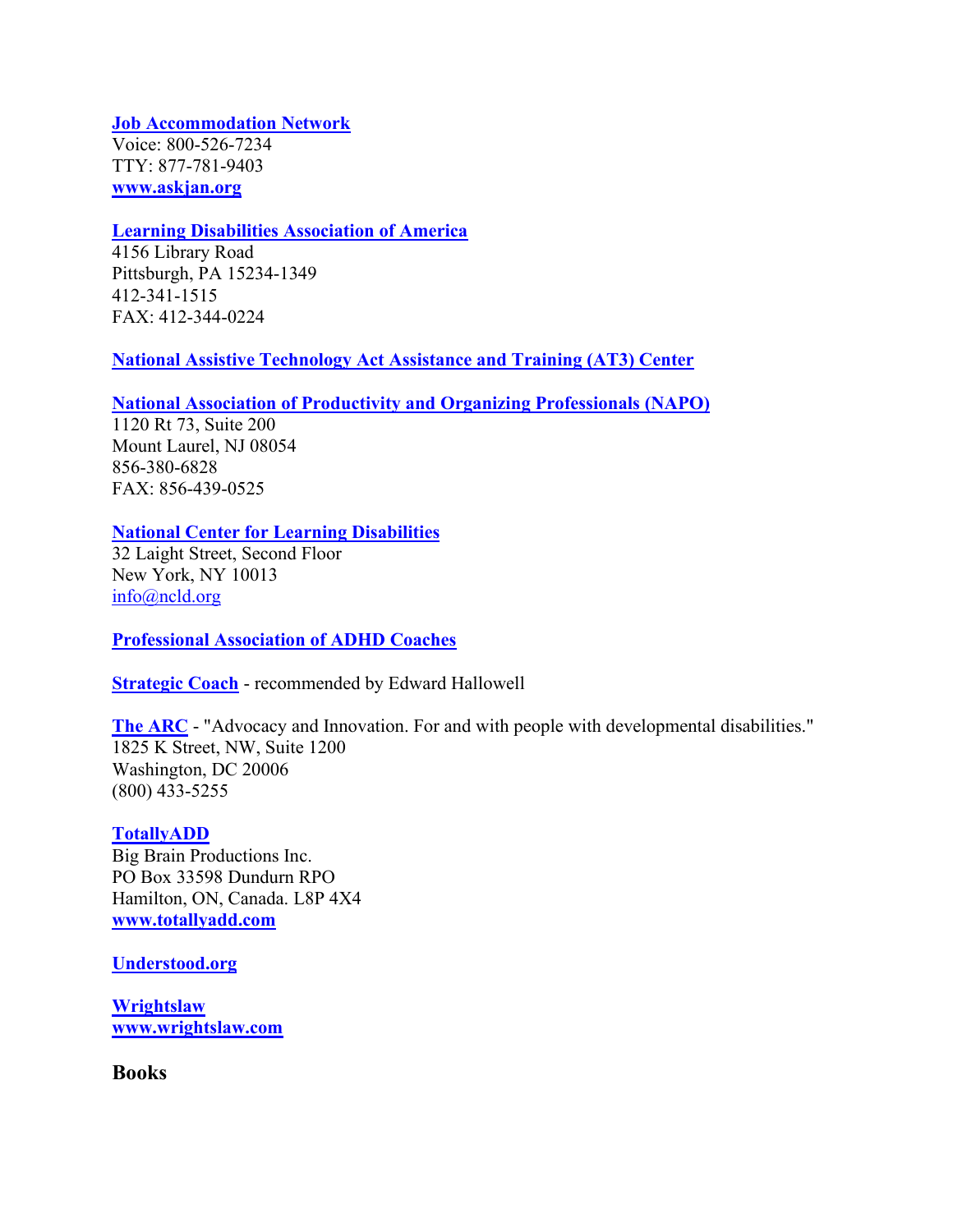

*[ADD-Friendly Ways to Organize Your Life](https://www.amazon.com/ADD-Friendly-Ways-Organize-Your-Life/dp/1583913580/ref=sr_1_4?s=books&ie=UTF8&qid=1512622196&sr=1-4&keywords=add)* by **[Judith Kolberg](http://fileheads.net/)** and Dr. Kathleen Nadeau

*[Driven to Distraction](https://www.amazon.com/Driven-Distraction-Revised-Recognizing-Attention/dp/0307743152)* by **[Edward M. Hallowell, M.D.](http://www.drhallowell.com/)** and **[John J. Ratey, M.D.](http://www.johnratey.com/)**

*[Delivered from Distraction](https://www.amazon.com/Delivered-Distraction-Getting-Attention-Disorder/dp/0345442318/ref=sr_1_1?ie=UTF8&qid=1517768754&sr=8-1&keywords=delivered+from+distraction)* and *[Answers to Distraction](https://www.amazon.com/Answers-Distraction-Edward-Hallowell-M-D/dp/0307456390/ref=sr_1_1?s=books&ie=UTF8&qid=1520290891&sr=1-1&keywords=answers+to+distraction)* are companion works to *Driven*

*[The ICD Guide to Challenging Disorganization For Professional Organizers](https://www.amazon.com/ICD-Guide-Challenging-Disorganization-Professional/dp/1937933016/ref=sr_1_1?crid=229ZEH6XDMOLU&keywords=institute+for+challenging+disorganization&qid=1640289131&s=books&sprefix=institute+for+challenging+disorganization%2Cstripbooks%2C116&sr=1-1)*

*[The ICD Guide to Collaborating with Professional Organizers For Related Professionals](https://www.amazon.com/Guide-Collaborating-Professional-Organizers-Professionals/dp/1937933008/ref=sr_1_2?crid=229ZEH6XDMOLU&keywords=institute+for+challenging+disorganization&qid=1640289244&s=books&sprefix=institute+for+challenging+disorganization%2Cstripbooks%2C116&sr=1-2)*

*[More Attention, Less Deficit: Success Strategies for Adults with ADHD](https://www.amazon.com/More-Attention-Less-Deficit-Strategies/dp/1886941742)* by Ari Tuckman

*[Women with Attention Deficit Disorder](https://www.amazon.com/Women-Attention-Deficit-Disorder-Differences/dp/0978590929/ref=sr_1_22?s=books&ie=UTF8&qid=1512622687&sr=1-22&keywords=add)* by **[Sari Solden](https://www.soldenfrank.com/)**

*[You Mean I'm Not Lazy, Stupid or Crazy?!](https://www.amazon.com/You-Mean-Lazy-Stupid-Crazy/dp/0743264487/ref=sr_1_18?s=books&ie=UTF8&qid=1512622358&sr=1-18&keywords=add)* by Kate Kelly and **[Peggy Ramundo](http://addcoaching.com/)**

**Grateful thanks to [Cindy Jobs](https://www.cindyjobs.com/) for the next three suggestions!**

**[Brendan Mahen, ADHD Essentials, podcasts](https://www.adhdessentials.com/podcasts/)**

**https://www.adhdrewired.com/podcast/**

**[Jessica McCabe, How to ADHD, YouTube](https://www.youtube.com/watch?v=cx13a2-unjE)**

**Puget Sound Region**



**ADD [Center of Bellevue](https://www.addcenterofbellevue.com/home.html)** 2000 116th Avenue NE, Suite 6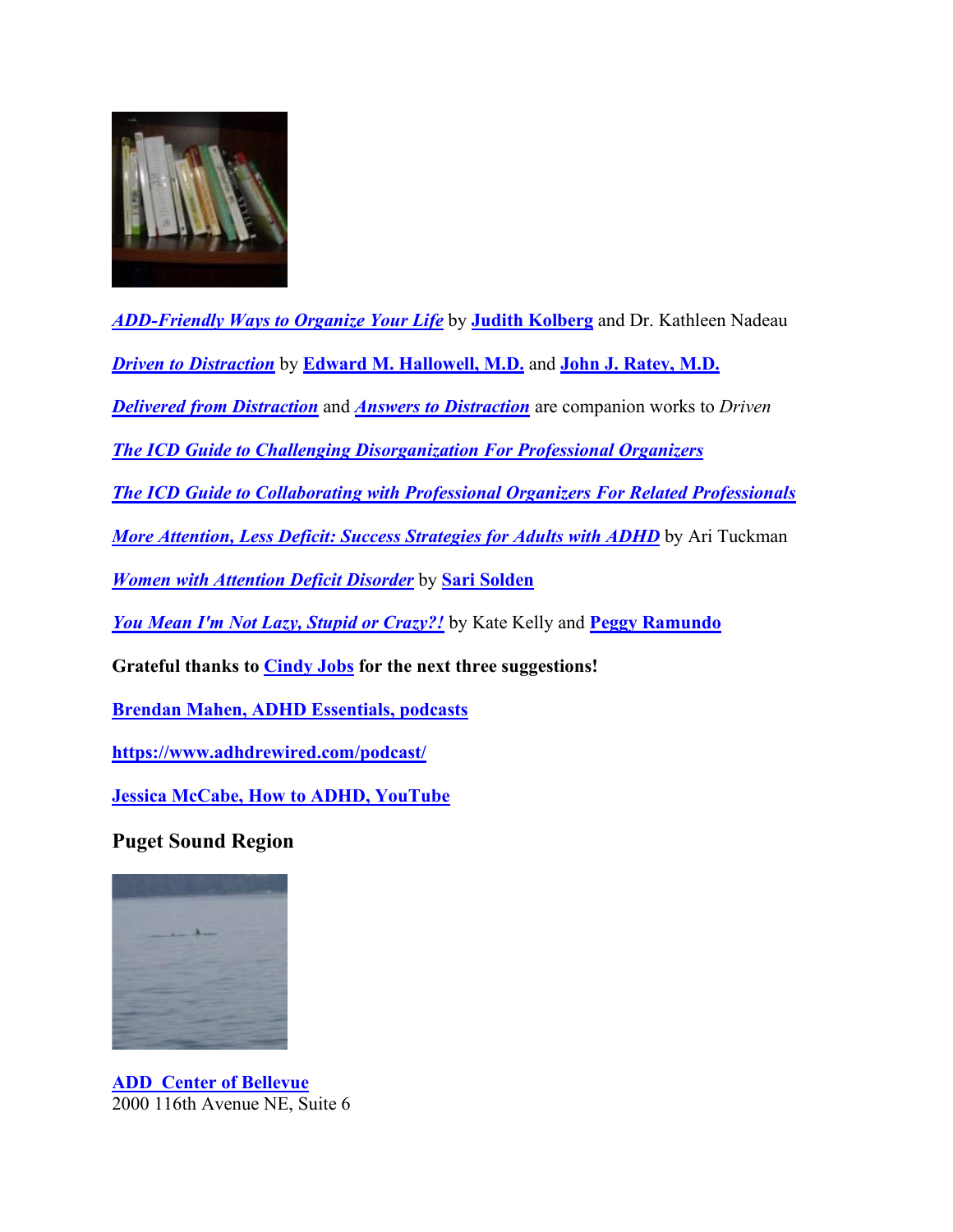Bellevue, WA 98004 425-454-8684

### **[Brooks Powers Group](http://brookspowers.com/)** - evaluation services

1200 Westlake Avenue North #810 Seattle, WA 98109 206-801-1139

#### **[Dr. Daniela Costea](https://www.drdanielacostea.com/)**

7981 168th Avenue NE, Suite 222 Redmond, WA 98052 425-610-9919 danacos@hotmail.com **[www.drdanielacostea.com](https://www.drdanielacostea.com/)**

### **[Hallowell Todaro Center](https://www.hallowelltodarocenter.org/)** - evaluation and therapy service

5502 34th Avenue NE Seattle, WA 98105 206-420-7345

Dr. Janis T. Horike 1750 112th Avenue NE, Suite B214 Bellevue, WA 98004 425-452-0306

### **[Institute for Challenging Disorganization \(ICD\)](https://www.challengingdisorganization.org/)**

**[Cindy Jobs](https://www.cindyjobs.com/)** Cindy Jobs Coaching and Organizing 206-707-3458 cindy@cindyjobs.com **[www.cindyjobs.com](https://www.cindyjobs.com/)**

**[Kindering](https://kindering.org/)** - Pediatric evaluation and therapy services

Yafa Luria, **[Blocked to Brilliant](http://blockedtobrilliant.com/)** - Pediatric and family ADD coach

**[Mosaic Children's Services](http://www.mosaicrehab.com/)**

## **[Seattle Area Chapter National Association of Productivity and Organizing Professionals](https://seattlenapo.com/)  [\(NAPO\)](https://seattlenapo.com/)**

Dr. Jane Turnbull 2731 Wetmore Avenue, Suite 208-A Everett, WA 98201 206-445-8784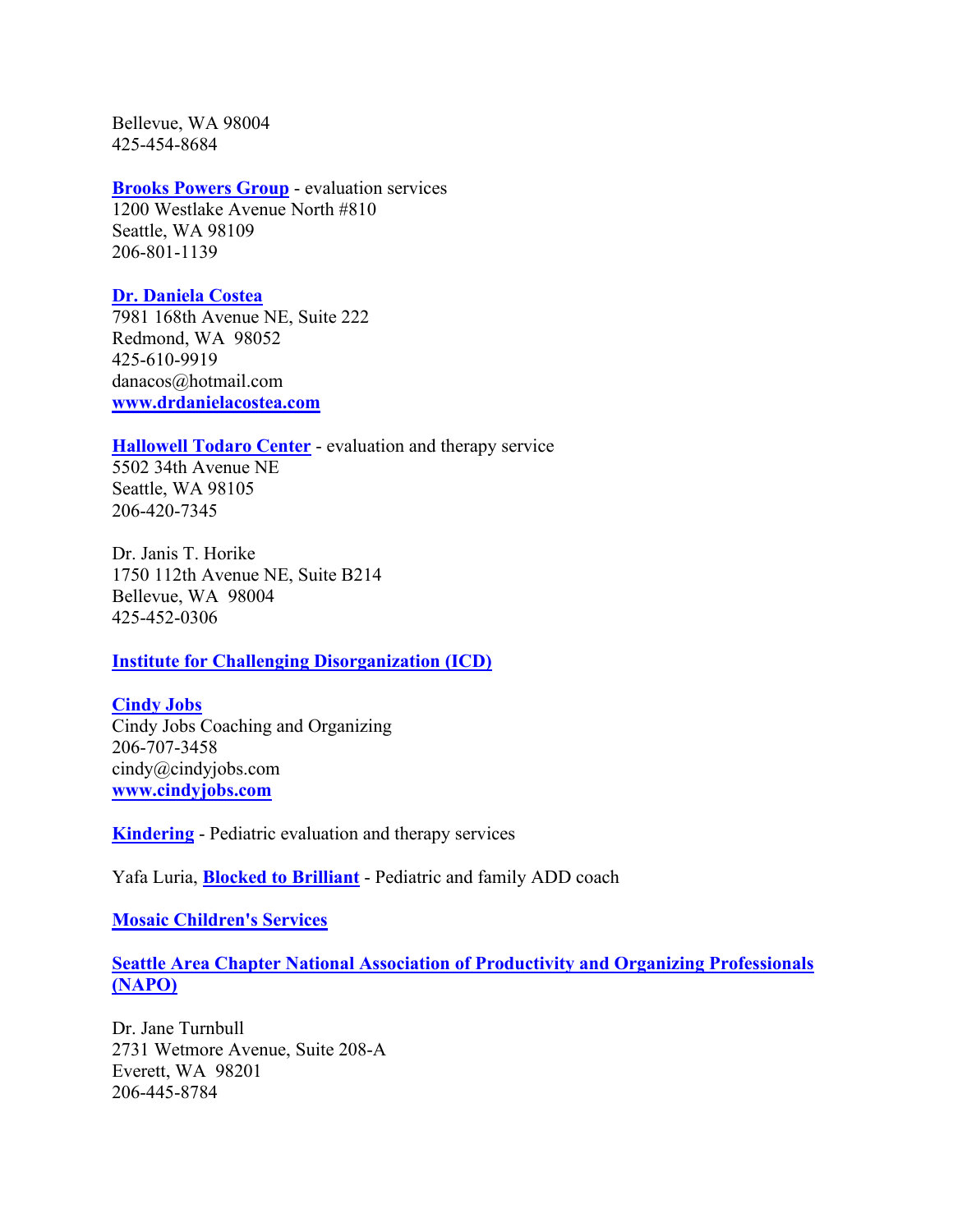dr.janeturnbull@gmail.com **[www.janeturnbulltherapy.com](https://www.janeturnbulltherapy.com/)**

# **[WATAP \(Washington Assistive Technology Act Program\)](http://watap.org/)**

University of Washington UW Box 354237 Seattle, WA 98195-4237 (800) 214-8731 Toll-Free Hotline (866) 866-0162 Toll-Free TTY (206) 543-4779 Local Fax watap@uw.edu

# **[Dr. Timothy Weber](http://www.drtimothyweber.com/)**

1300 114th Avenue SE Bellevue, WA 98004 Madrona Building, Suite 104 425-453-7999 timwebertt@yahoo.com **[www.drtimothyweber.com](http://www.drtimothyweber.com/)**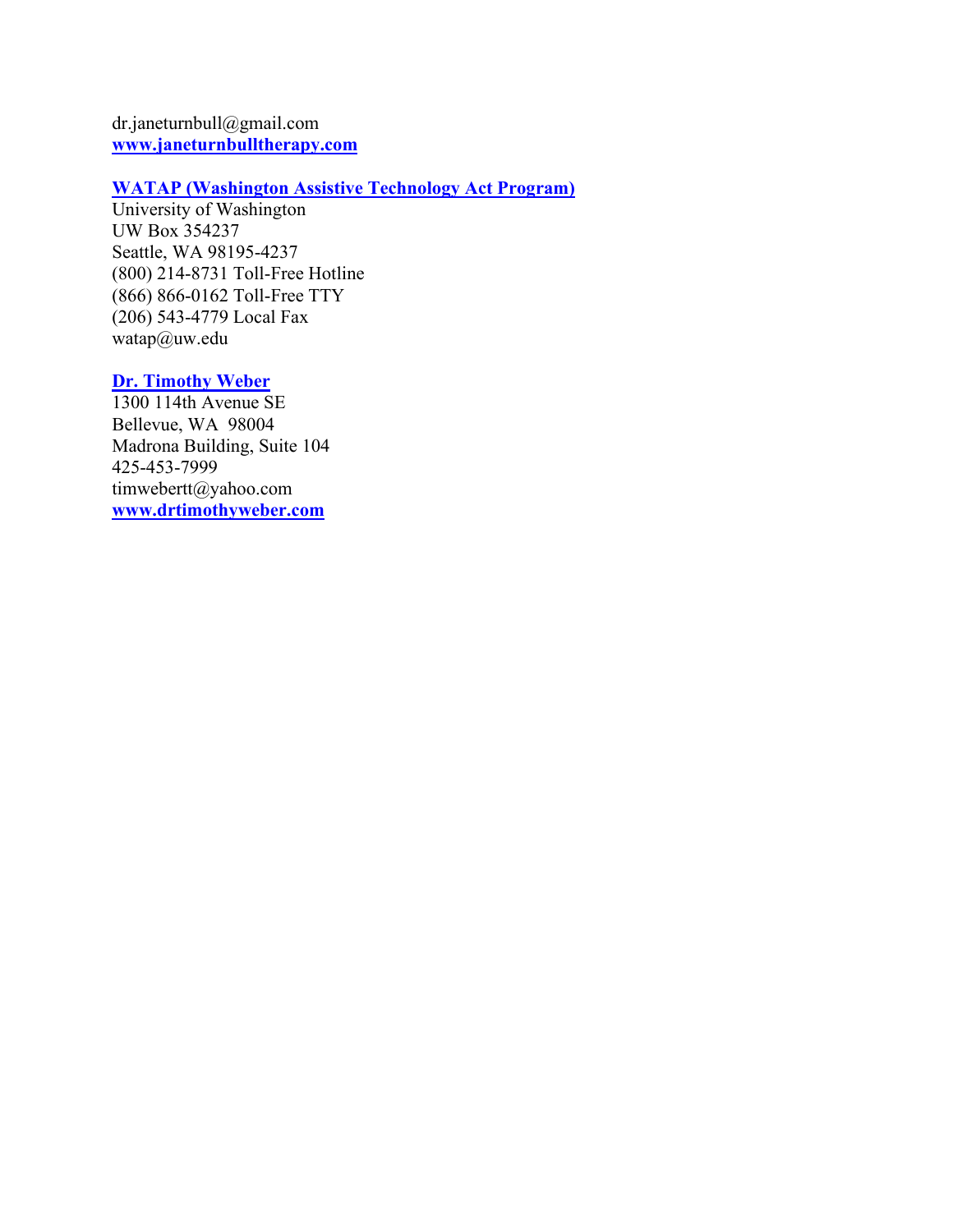## **Dyslexia: International and National**

**[American Speech-Language-Hearing Association](https://www.asha.org/)**

Members: 800-498-2071 Non-Member: 800-638-8255 **[www.asha.org](https://www.asha.org/)**

### **[Davis Dyslexia Association International](https://www.dyslexia.com/)**

1601 Bayshore Ave. Suite 260 Burlingame, CA 94010 Local: 1-650-692-7141 Toll-Free in U.S. & Canada: 1-888-999-3324 [1-888-999-DDAI] (Order books & materials) 1-888-805-7216 (Workshops, training & licensing) Fax: 1-650-692-7075 **[www.dyslexia.com](https://www.dyslexia.com/)**

### **[Dyslexic Advantage](https://www.dyslexicadvantage.org/)**

**[Dyslexia Help](http://dyslexiahelp.umich.edu/) [www.dyslexiahelp.umich.edu](http://dyslexiahelp.umich.edu/)**

### **[International Dyslexia Association](https://dyslexiaida.org/)**

40 York Road, 4th Floor Baltimore, MD 21204 410-296-0232 FAX: 410-321-5069

### **[Neuhaus Education Center](https://www.neuhaus.org/)**

4433 Bissonnet Street Bellaire, Texas 77401 Tel: 713-664-7676 Fax: 713-664-4744 **[www.neuhaus.org](https://www.neuhaus.org/)**

### **[The Reading Well](https://www.dyslexia-reading-well.com/)**

#### **[The Whole Dyslexic Society](https://www.thewds.org/)**

North Vancouver, British Columbia, Canada info@thewds.org Phone: 604.614.4958 Messages: 604.982.0092 **[www.thewds.org](https://www.thewds.org/)**

**[Wrightslaw](https://www.wrightslaw.com/) [www.wrightslaw.com](https://www.wrightslaw.com/)**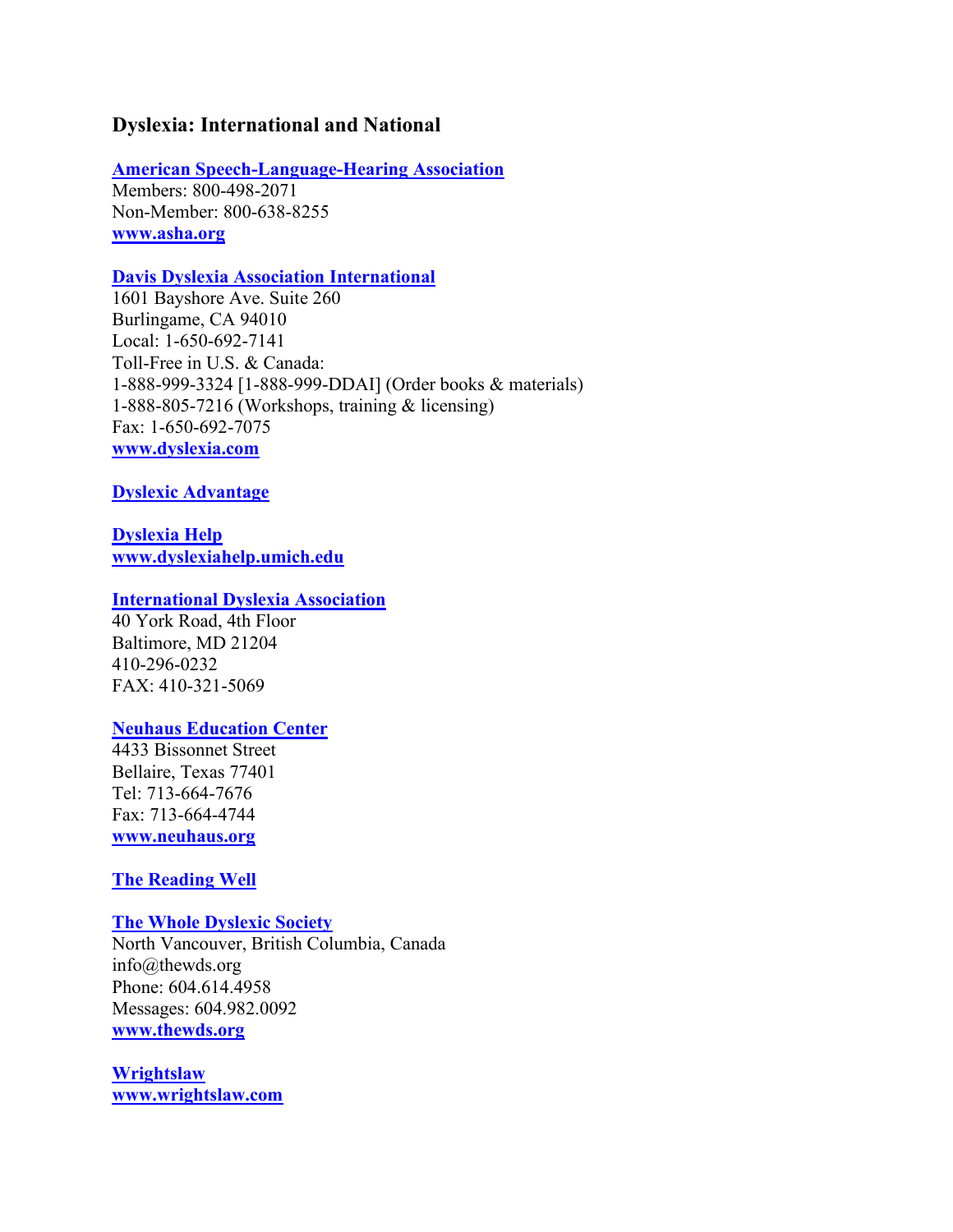# **[Yale Center for Dyslexia & Creativity](http://dyslexia.yale.edu/)**

**Books**



*[Seeing What Others Cannot See: The Hidden Advantages of Visual](https://www.amazon.com/s?k=seeing+what+others+cannot+see&i=stripbooks&crid=1UTOUGG7UJQXC&sprefix=seeing+what+others+cannot%2Cstripbooks%2C224&ref=nb_sb_ss_i_1_25)  [Thinkers and Differently Wired Brains](https://www.amazon.com/s?k=seeing+what+others+cannot+see&i=stripbooks&crid=1UTOUGG7UJQXC&sprefix=seeing+what+others+cannot%2Cstripbooks%2C224&ref=nb_sb_ss_i_1_25)* by Thomas G. West

*[The Dyslexic Advantage: Unlocking the Hidden Potential of the Dyslexic Brain](https://www.amazon.com/s?k=eide+dyslexic&i=stripbooks&ref=nb_sb_noss)* by Brock L. **Eide** 

*[The Gift of Dyslexia: Why Some of the Smartest People Can't Read...and How They Can](https://www.amazon.com/Gift-Dyslexia-Smartest-Revised-Expanded/dp/0399535667)* by Ron Davis

**U***[pside-Down Brilliance: The Visual-Spatial Learner](https://www.amazon.com/s?k=upside+down+brilliance&i=stripbooks&ref=nb_sb_noss_2)* by Linda Kreger Silverman



**[2e Seattle](https://www.2eseattle.com/)**

**[Decoding Dyslexia Washington](https://www.facebook.com/decodingdyslexia.wa)**

**[Hamlin Robinson School](https://www.hamlinrobinson.org/)** 1701 20th Avenue South Seattle, WA 98144 206-763-1167 **[www.hamlinrobinson.org](https://www.hamlinrobinson.org/)**

**[WA Branch International Dyslexia Association](https://www.wabida.org/)** PO Box 27435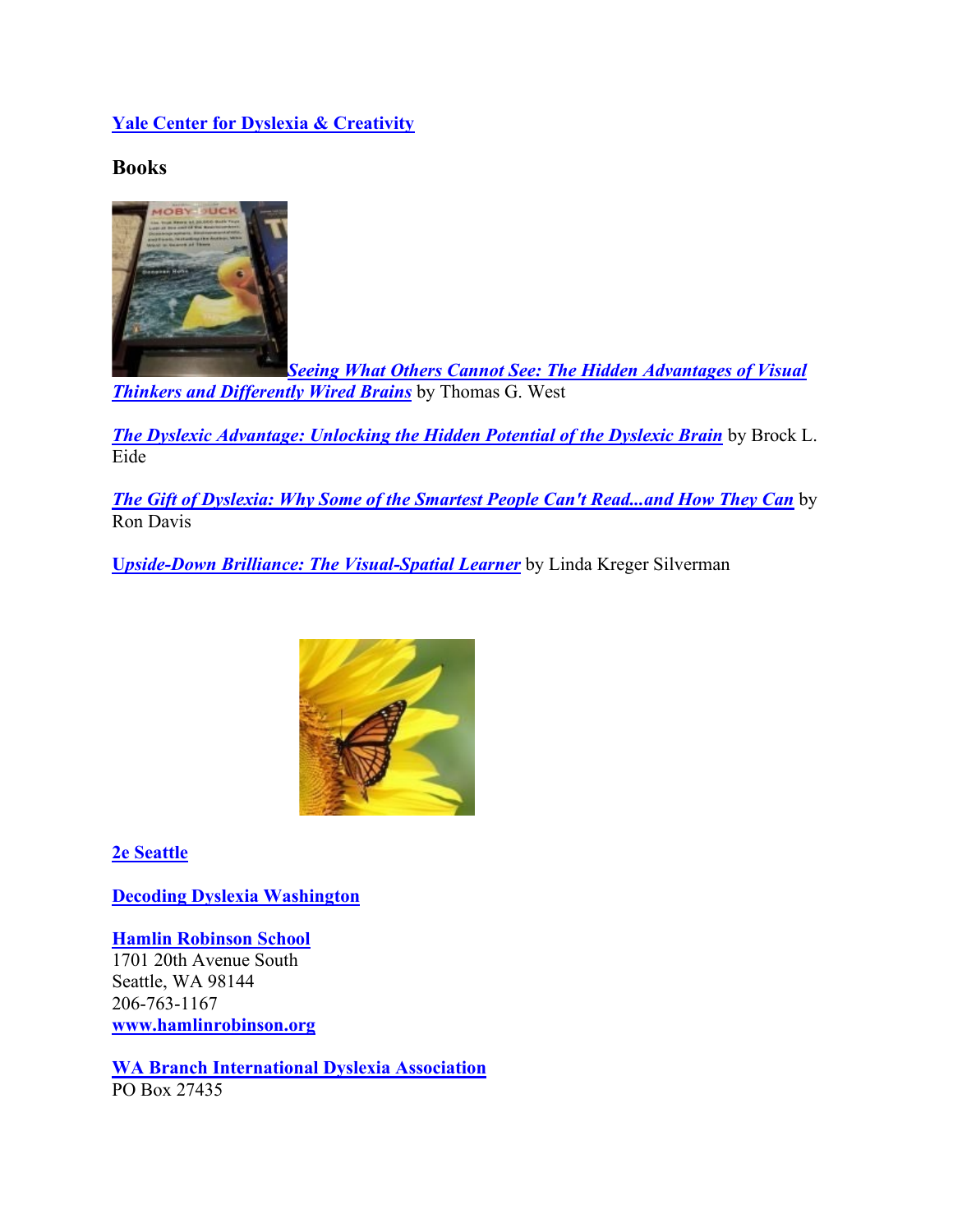Seattle, WA 98165 [info@wabida.org](mailto:info@wabida.org) **[www.wabida.org](https://www.wabida.org/)**

**[WA Dyslexia Resource Guide,](https://www.k12.wa.us/about-ospi/workgroups-committees/currently-meeting-workgroups/washington-state-dyslexia-advisory-council/washington-state-dyslexia-resource-guide)** WA State Office of Superintendent of Public Instruction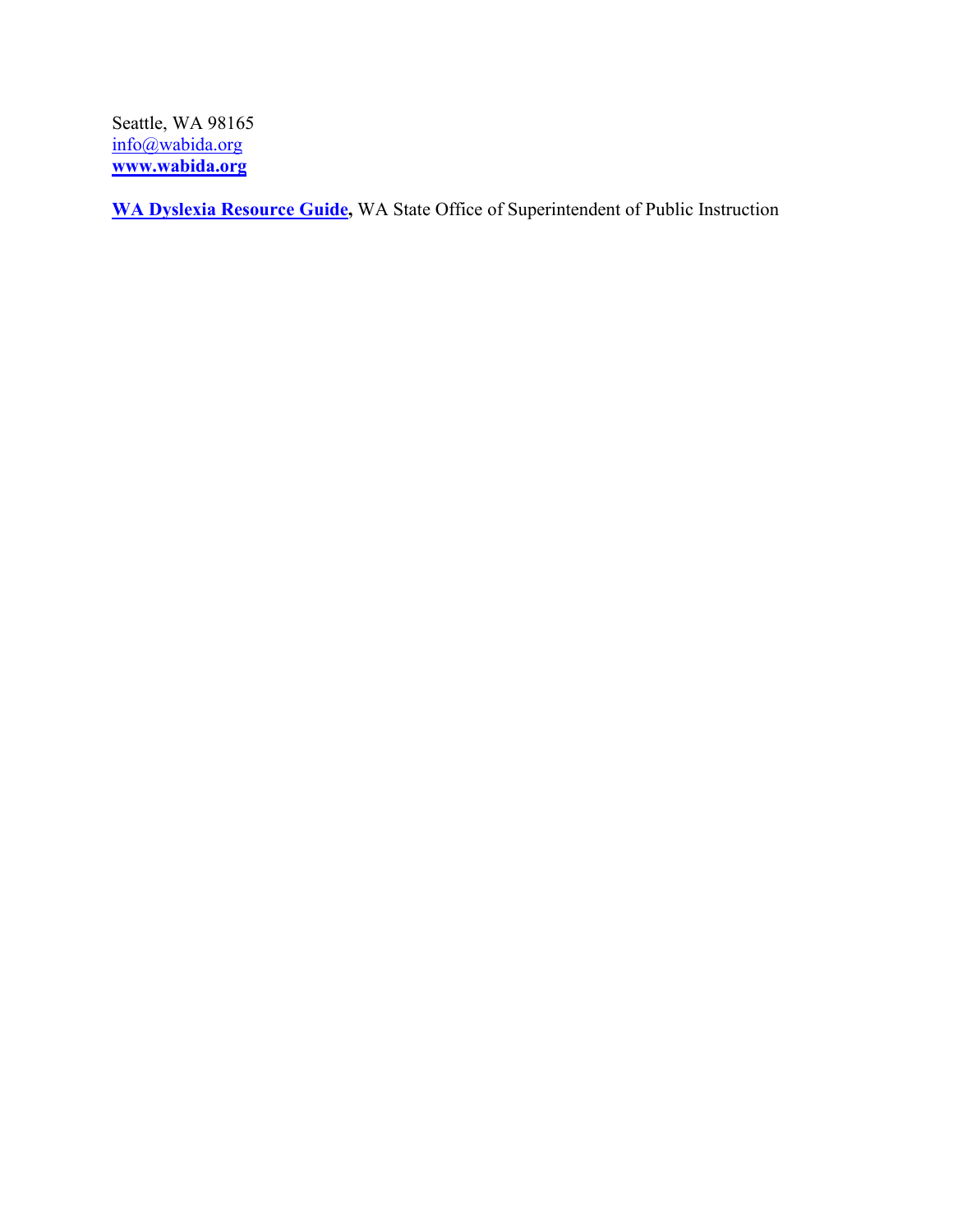# **Executive Function Disorder: International and National**

**[American Speech-Language-Hearing Association](https://www.asha.org/)** Members: 800-498-2071 Non-Member: 800-638-8255 **[www.asha.org](https://www.asha.org/)**

## **[Child Mind Institute](https://childmind.org/)**

101 East 56th Street New York, NY 10022 212-308-3118 **[www.childmind.org](https://childmind.org/)**

**[Edutopia.org](https://www.edutopia.org/)**

**[Simms/Mann Institute](http://www.simmsmanninstitute.org/)**

**[SocialThinking.com](https://www.socialthinking.com/)**

**[Wrightslaw](https://www.wrightslaw.com/) [www.wrightslaw.com](https://www.wrightslaw.com/)**



# **Puget Sound**

**[The How Skills](https://www.thehowskills.com/)** - executive functioning skills training hello@thehowskills.com 206-395-5210 **[www.thehowskills.com](https://www.thehowskills.com/)**

**Books**

*[Color to Declutter](https://jeanprominski.com/products/color-to-declutter-pre-order-available-mid-february-2020)* by **[Jean Prominski](https://seattlesparkle.com/)**

*[The Organized Student](https://www.amazon.com/Organized-Student-Teaching-Children-Success/dp/0743270207/ref=as_li_ss_tl?crid=2JJ4OII7WNH6H&keywords=the+organized+student&qid=1583046477&sprefix=,aps,175&sr=8-2&linkCode=sl1&tag=bestresultsor-20&linkId=973b35a5f383e4d52d69881b3fdfd98e&language=en_US)* by Donna Goldberg and Jennifer Zwiebel

*[The Sensory Child Gets Organized](https://www.amazon.com/Sensory-Child-Gets-Organized-Distracted/dp/B07NVW6L5N/ref=sr_1_11?crid=3FGT8P4F8UOGF&keywords=the+sensory+child&qid=1640292663&s=books&sprefix=the+sensory+child%2Cstripbooks%2C135&sr=1-11)* by Carolyn Dalgleish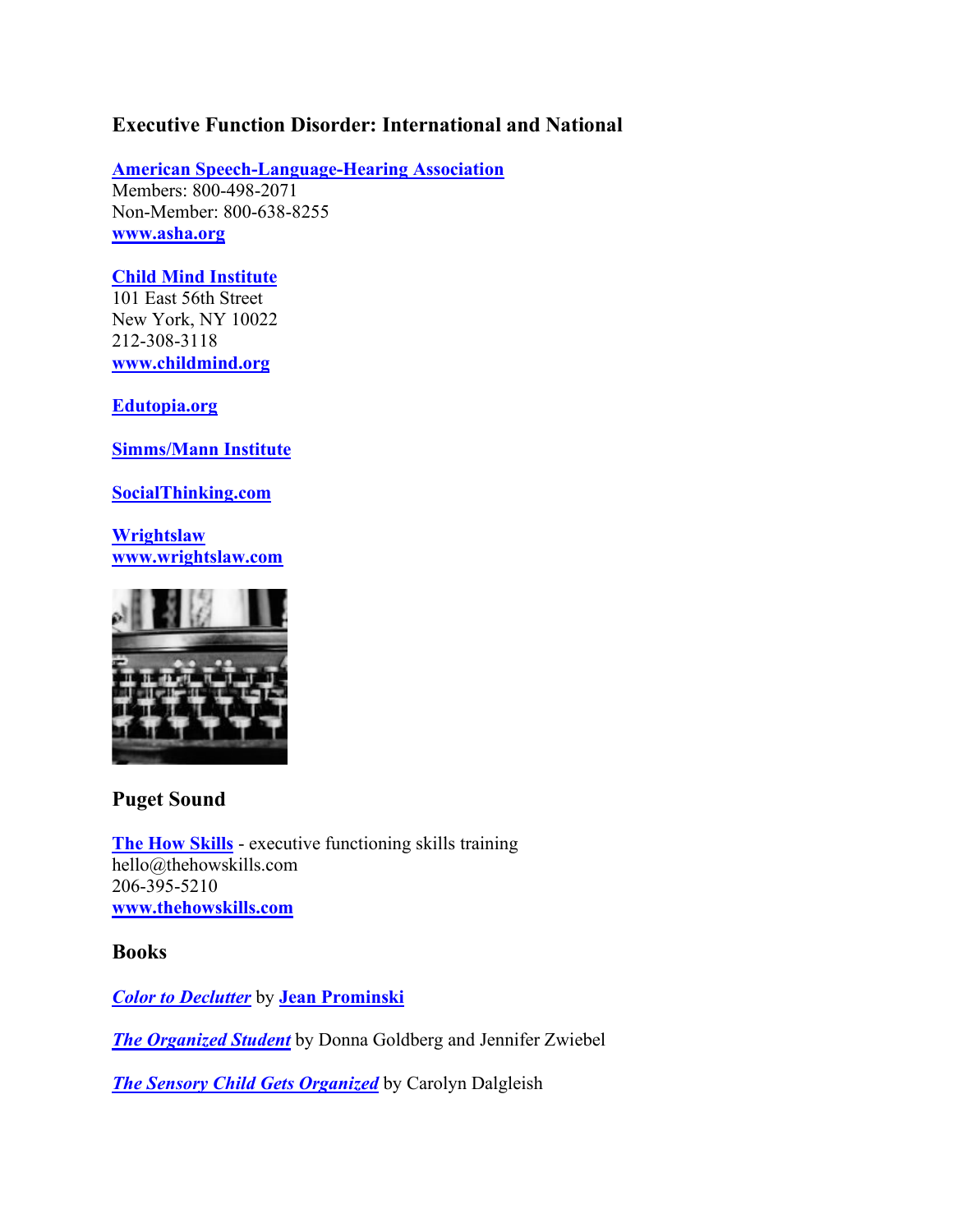The *[Smart but Scattered](https://www.smartbutscatteredkids.com/)* series by Peg Dawson and Richard Guare

**[Helping Students Take Control of Everyday Executive Functions](https://www.amazon.com/Helping-Students-Everyday-Executive-Functions/dp/1849058849)** by Paula Moraine

*[Understand Your Brain, Get More Done: The ADHD Executive Functions Workbook](http://adultadhdbook.com/new-workbook/)* by Ari Tuckman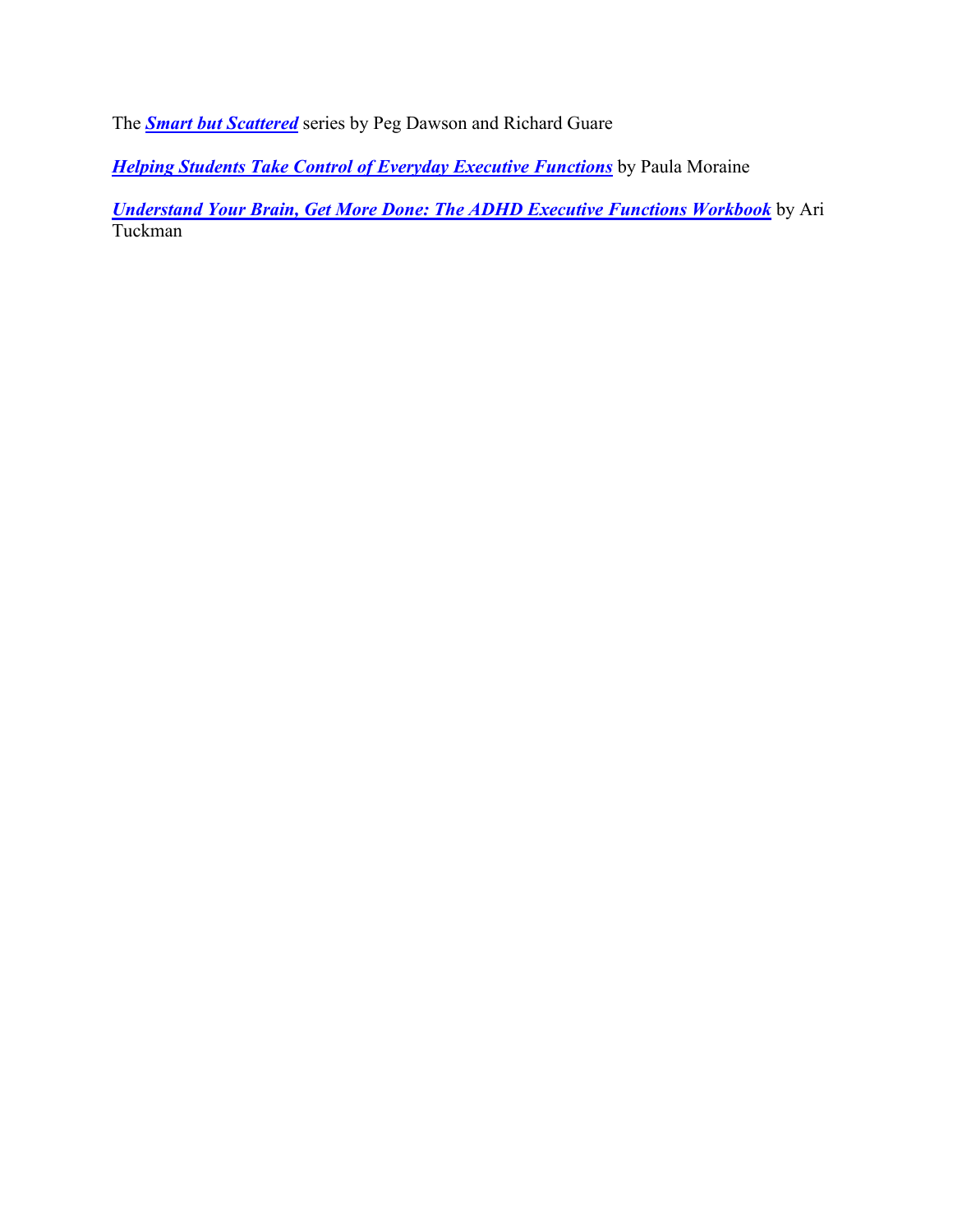# **General Mental Health Resources**

**[American Institute of Stress](https://www.stress.org/)** (AIS)

**[Anxiety and Depression Association of America](https://adaa.org/)** (ADAA)

**[Mental Health America](https://mhanational.org/)**

**[National Alliance on Mental Health](https://www.nami.org/Home)** (NAMI)

**[National Institute for Play](http://www.nifplay.org/)**

**[One Mind](https://onemind.org/)**

**[OneMindPsyberGuide](https://onemindpsyberguide.org/)** "Apps and digital health resources reviewed by experts"

**[PsychHub](https://psychhub.com/?utm_medium=partner-marketing&utm_source=psyberguide&utm_campaign=organic-aquisition&utm_content=logo)**

## **Happiness**

**[Action for Happiness](https://www.actionforhappiness.org/) [www.actionforhappiness.org](https://www.actionforhappiness.org/)** [info@actionforhappiness.org](mailto:info@actionforhappiness.org)

# **Special Needs/Twice Exceptional Education**

**[Inclusion.com](https://inclusion.com/)**

**[The Inclusive Education Initiative -](https://www.worldbank.org/en/topic/socialdevelopment/brief/inclusive-education-initiative-transforming-education-for-children-with-disabilities) The World Bank**

## **Meditation**

**[Institute for Meditation and Psychotherapy](https://www.meditationandpsychotherapy.org/)**

**[The Relaxation & Stress Reduction Workbook](https://www.amazon.com/Relaxation-Reduction-Workbook-Harbinger-Self-Help/dp/1684033349/ref=dp_ob_image_bk)** by Martha Davis PhD, Elizabeth Robbins Eshelman MSW, Matthew McKay PhD

## **Mindfulness**

**[Center for Mindfulness in Medicine, Health Care, and Society, University of Massachusetts](https://www.umassmed.edu/cfm/)  [Medical Schoo](https://www.umassmed.edu/cfm/)**l

**[The Langer Mindfulness Institute](http://langermindfulnessinstitute.com/)**

**[Mindful.org](https://www.mindful.org/)**